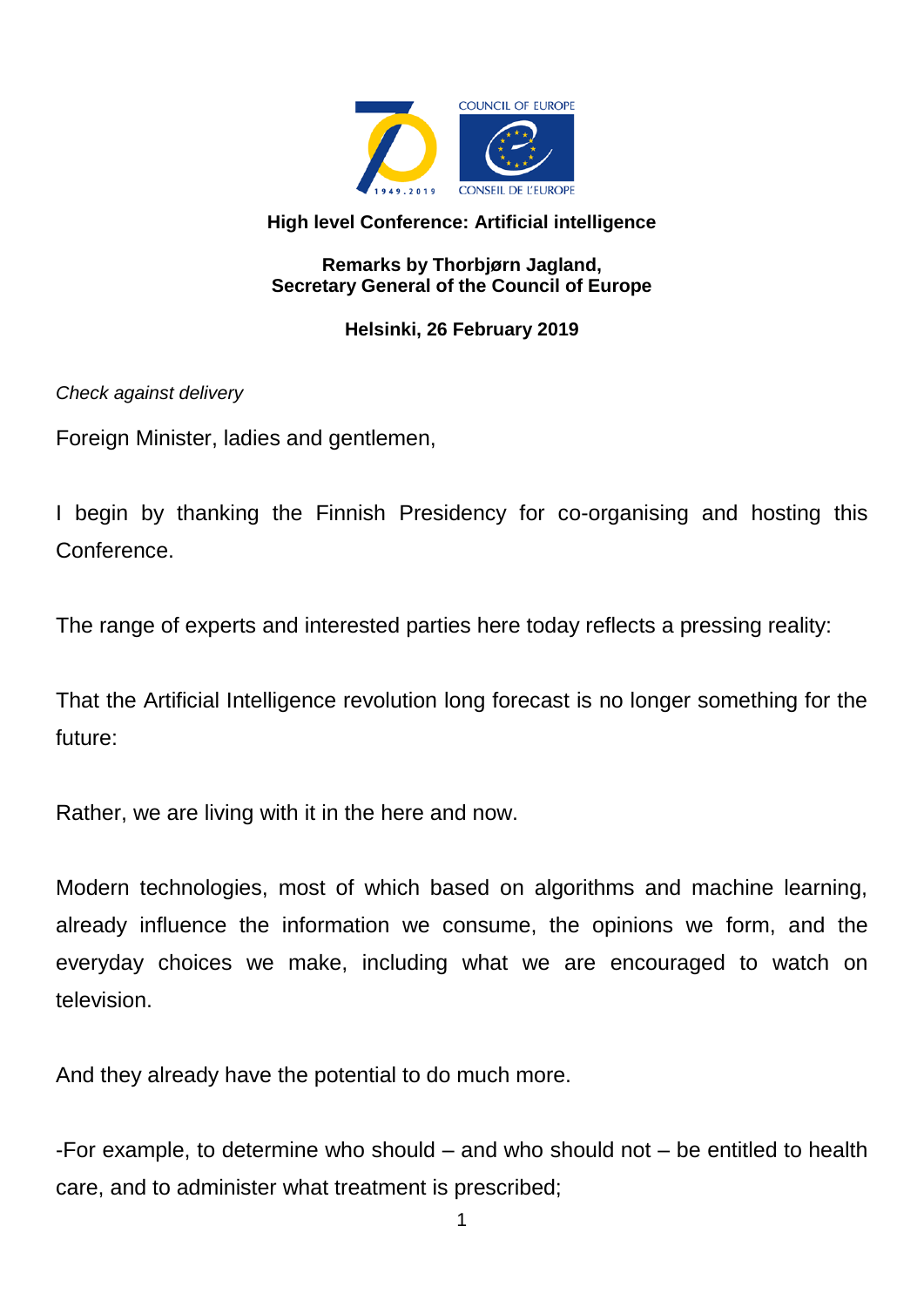-To assist in the identification of likely criminals, monitor their activities, and play a key role in determining their guilt.

-And to recruit employees and determine the conditions in which they work.

All of these things have the potential to benefit our societies:

Healthier citizens, lower crime rates, economic growth.

But progress in these areas – and so many others – must not be made at the expense of our core values.

People are right to ask whether a society driven by statistical models and machine learning might remain human but stop being humane –

Whether innovation might undermine the human rights, democracy and rule of law which have been so hard won in Europe, and which the Council of Europe was established to protect.

So the goal of this Conference must be to separate fact from fiction –

To distinguish clearly what are the real advantages that AI offers, what are the risks that accompany them, and how best can we prevent and mitigate those dangers.

We are fortunate to bring together at this event such a wide range of organisations, practitioners and experts.

You are among those who know this field best, and I have every faith that, together, you will bring new ideas and proposals to the table.

2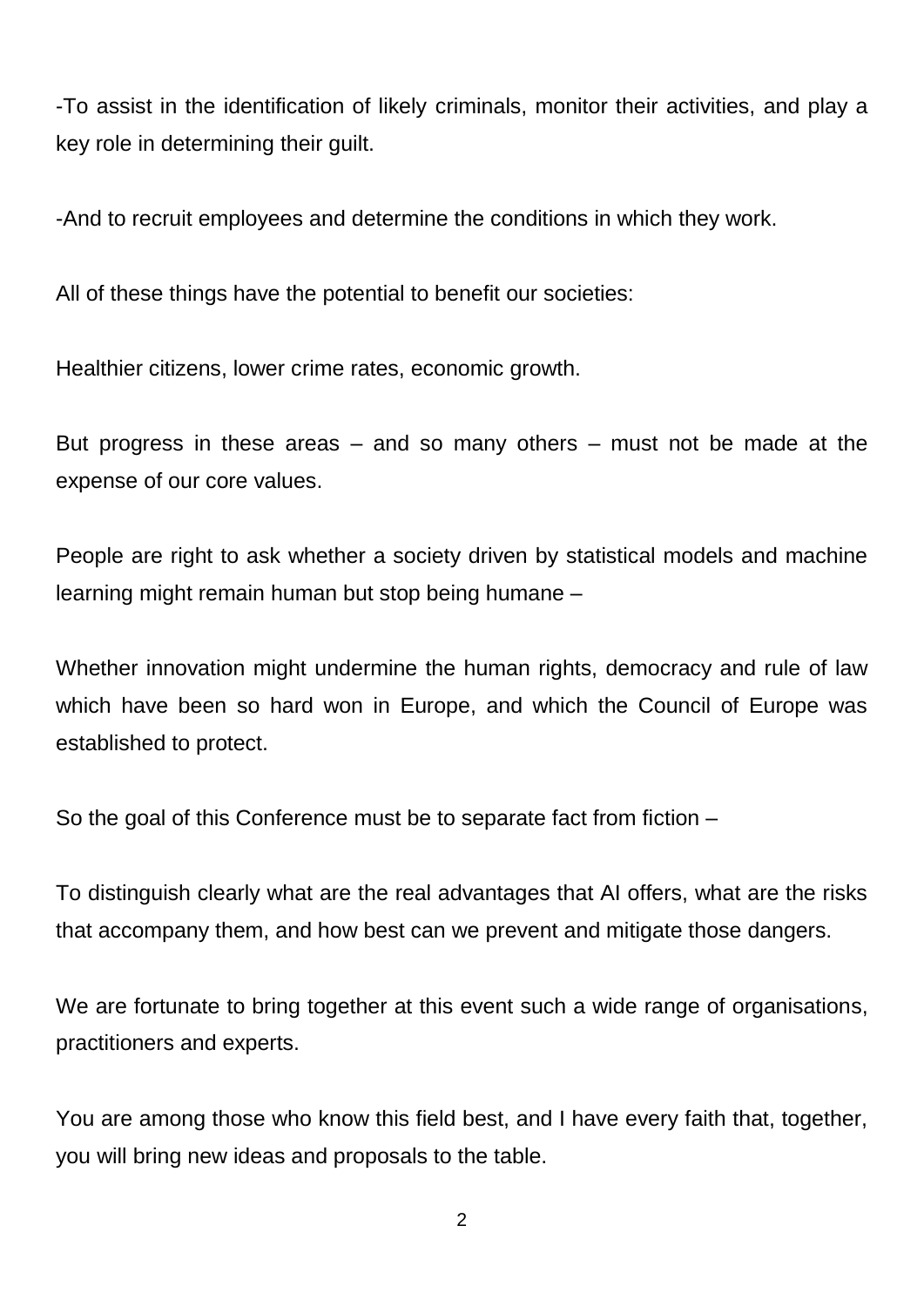For our part at the Council of Europe, we have already taken a leading role in helping our member states to harvest the opportunities that come with technological innovation while safeguarding the standards that stem from the European Convention on Human Rights and other legal benchmarks.

Ours was the first international organisation to ensure data protection laws in Europe that respect individuals' rights through our Convention 108, recently updated as Convention 108+.

The Council of Europe constructed the first binding legal instrument on biomedicine and banned human cloning by means of our Oviedo Convention and its protocols.

And the fight against cybercrime in Europe today is co-ordinated by means of our Budapest Convention.

We have already taken proactive steps to address some of the challenges associated with AI too.

Our European Commission for the Efficiency of Justice – CEPEJ – adopted last December a European Ethical Charter on the use of artificial intelligence in judicial systems – the first international charter of its kind.

Our Committee of Ministers adopted just this month a Declaration on the manipulative capabilities of algorithmic processes.

And our Steering Committee on Media and the Information Society is finalising a draft Recommendation on the human rights impacts of algorithmic systems, with specific guidance to member states on action that should be taken, including in the areas of public communication and opinion forming.

We are also looking at ways to help equality bodies to prevent discrimination.